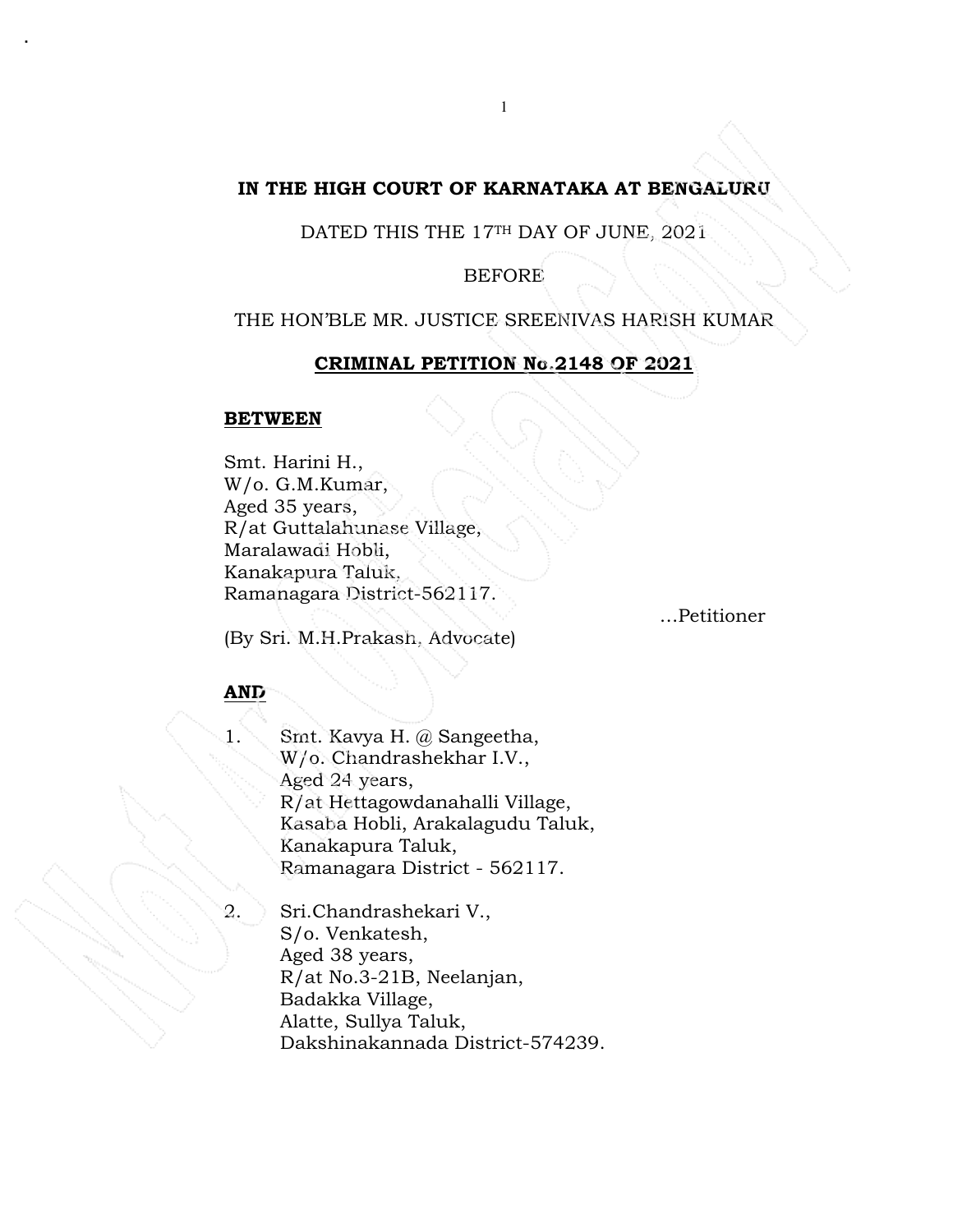3. Smt. Puttamani W/o. Venkatesh, Aged 60 years,

.

- 4. Sri. Venkataramaiah, S/o. Late Venkataramaiah, Aged 65 years,
- 5. Smt. Varija, Retired Teacher, No.3-21B, Neelanjan, Badakka Village, Alatte, Sullya Taluk, Dakshinakannada District-574239.
- 6. Sri. Ganesh S/o. Venkatesh, Aged 32 years,
- 7. Sri. Purushotham, S/o. Venkatesh, Aged 35 years,

 Respondent No.3, 4, 6 & 7 are R/at Ichenahalli Village, Kasaba Hobli, Holenarasipura Taluk, Hassan District-573211

…Respondents

(By Sri. C.P.Puttaraja, Advocate for R1, Vide order dated 19.3.2021 petition against R2 to R7 is dismissed)

This Criminal Petition is filed under Section 482 Cr.P.C., praying to quash the entire proceedings on the file of the Civil Judge and JMFC Arakalagudu in Crl.Misc.No.45/2021 initiated by the respondent No.1 Under Section 12 of Protection of Women From Domestic Violence Act as against the petitioner.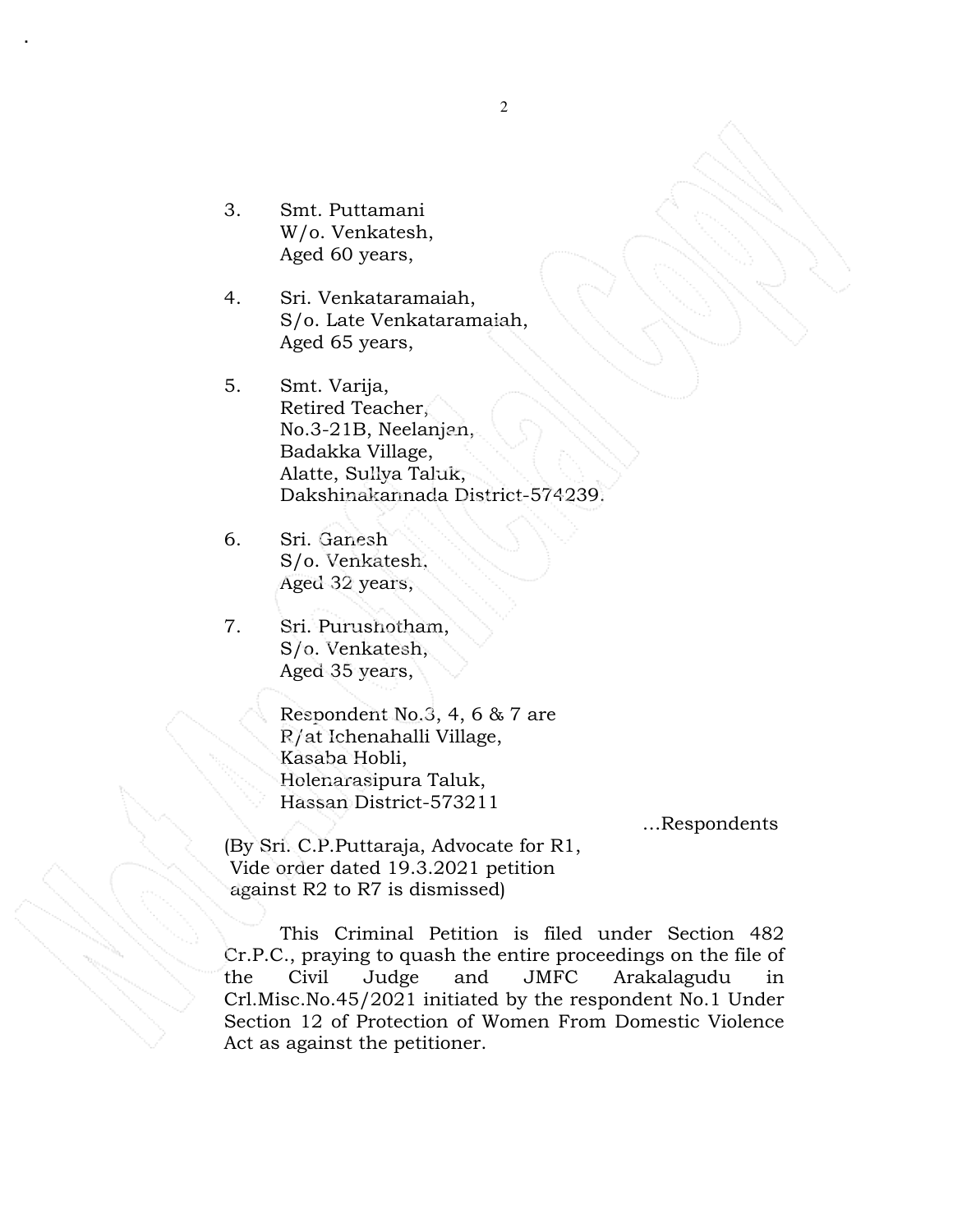This Criminal Petition coming on for admission, this day, through video conferencing, the Court made the following:

#### **ORDER**

Heard both sides.

.

2. The argument of the petitioner's counsel is that the petitioner has been unnecessarily made a party by the 1st respondent in her application before the Magistrate under Section 12 of the Protection of Women from Domestic Violence Act, 2005 ('Act' for short). He submits that the only allegation found is that the 1st respondent suspected her husband to be having illegal relationship with the petitioner and he thought of bringing her to his house. Therefore he argued that the petitioner herein should not have been made a party in the application filed under Section 12 of the Act as she does not fall within the meaning of respondent as mentioned under Section 2(q) of the Act. So far as the petitioner is concerned it cannot be said that she has committed domestic violence to prosecute her to claim any relief from her. In fact if the reliefs claimed in the application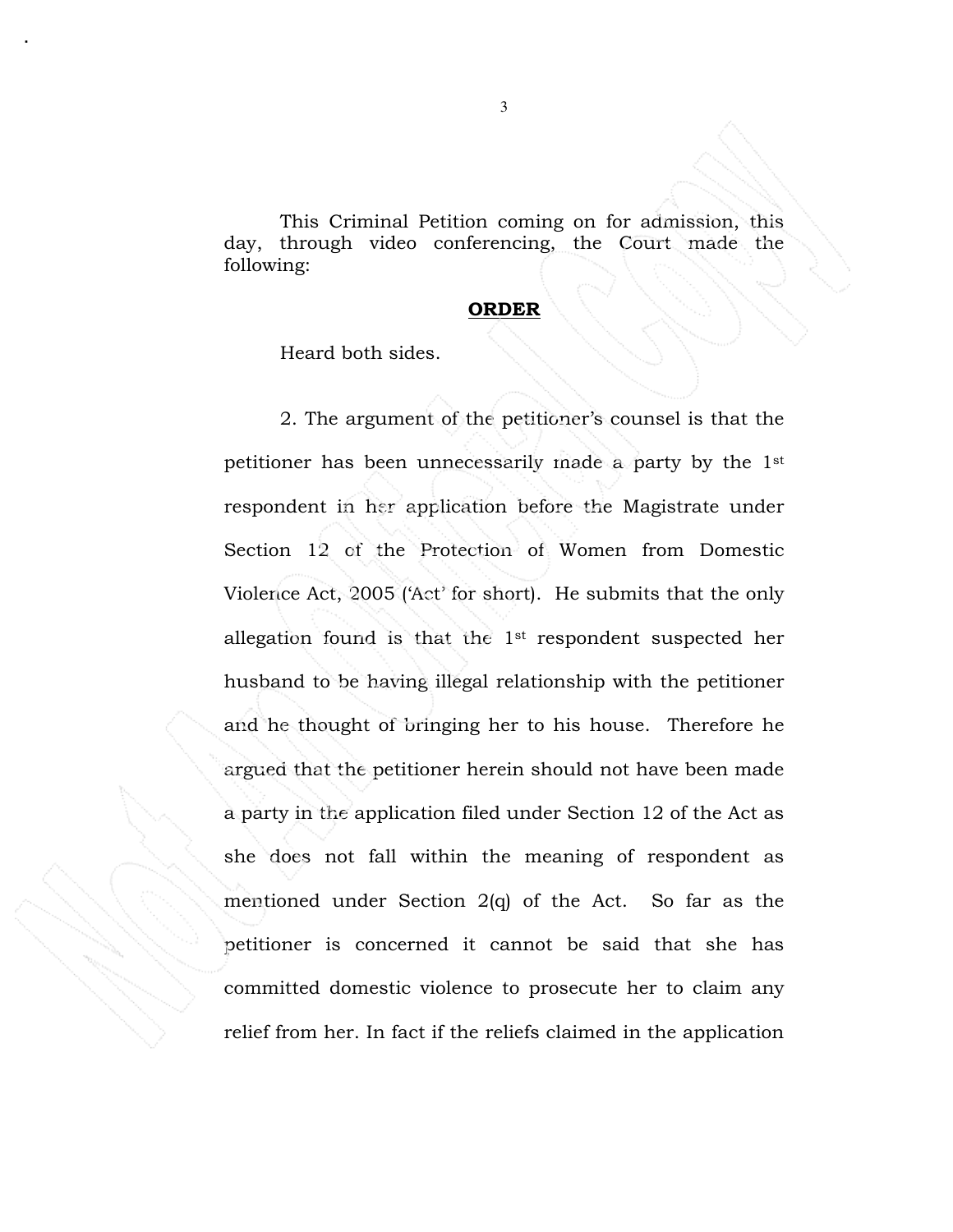made under Section 12 of the Act are perused, no relief is claimed against the petitioner and therefore the proceedings against her requires to be quashed.

3. On the other hand, learned counsel for respondent no.1, i.e., the contesting respondent submits that because of the illegal relationship between the petitioner and the 1st respondent's husband, the 1st respondent used to be harassed. Domestic violence has been committed on the instigation of the petitioner and this is the reason for making her party in the application filed under Section 12 of the Act.

4. Now, if the definition of domestic relationship as mentioned under Section 2(f) of the Act is perused,

> *2(g). 'domestic relationship' means a relationship between two persons who live or have, at any point of time, lived together in a shared household, when they are related by consanguinity, marriage, or through a relationship in the nature of marriage, adoption or are family members living together as a joint family;*

.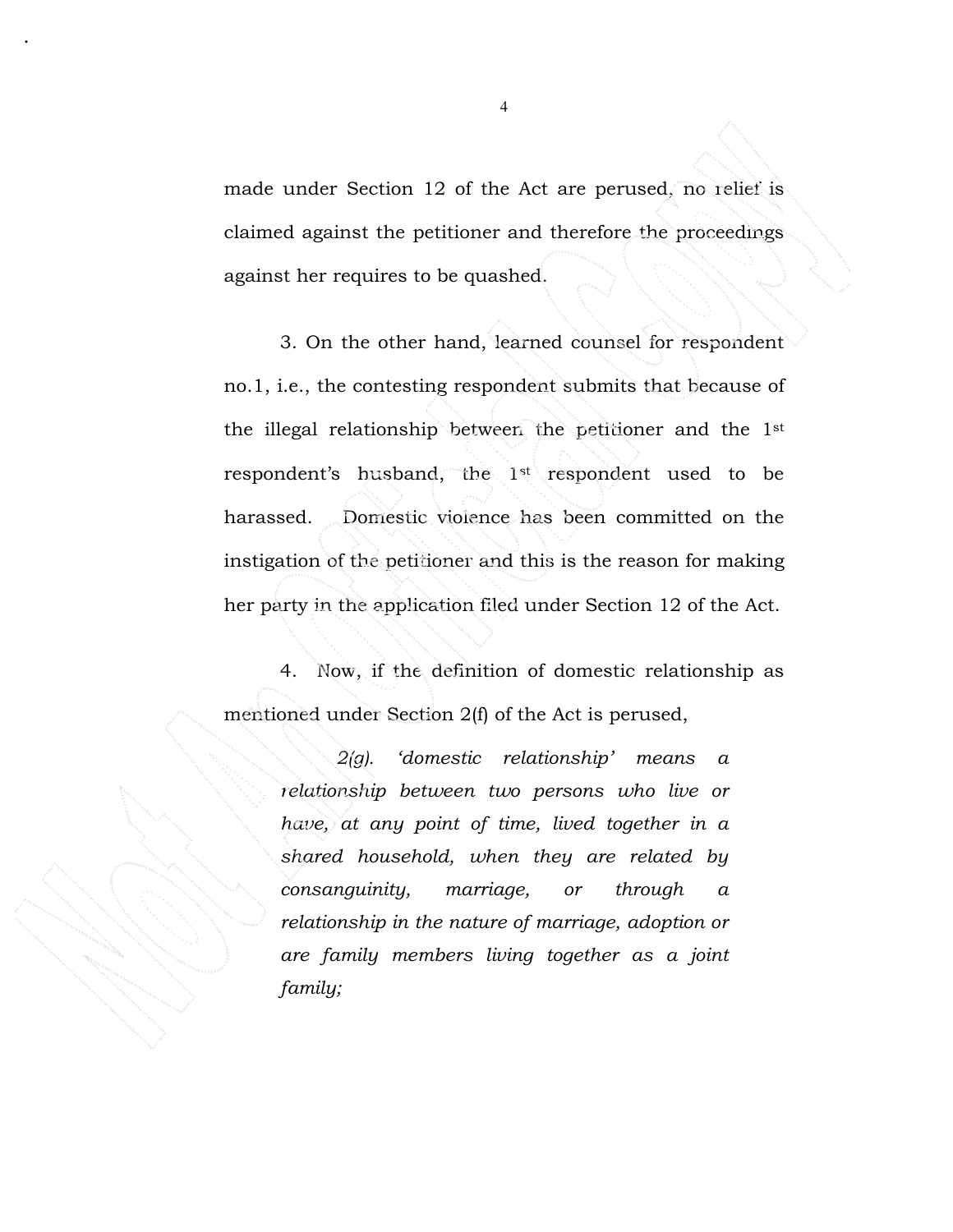*Section 2(q) 'respondent' means any adult male person who is, or has been, in a domestic relationship with the aggrieved person and against whom the aggrieved person has sought any relief under this Act.* 

*Provided that an aggrieved wife or female living in a relationship in the nature of a marriage may also file a complaint against a relative of the husband or the male partner."* 

5. Section 2(q) of the Act makes it clear that only those persons who have been in the domestic relationship can be made as respondent. In this case as argued by the petitioner's counsel, the allegation against the petitioner is that the 1st respondent's husband was suspected to be having illegal relationship with the petitioner and he thought of bringing the petitioner to his house. Except this allegation there are no other allegations against the petitioner which indicate that she too joined with the husband of the 1st respondent in harassing her. Therefore the petitioner does not come within the scope of respondent as envisaged under Section 2(q) of the Act. Making her respondent in the application filed under Section 12 of the Act is unwarranted.

.